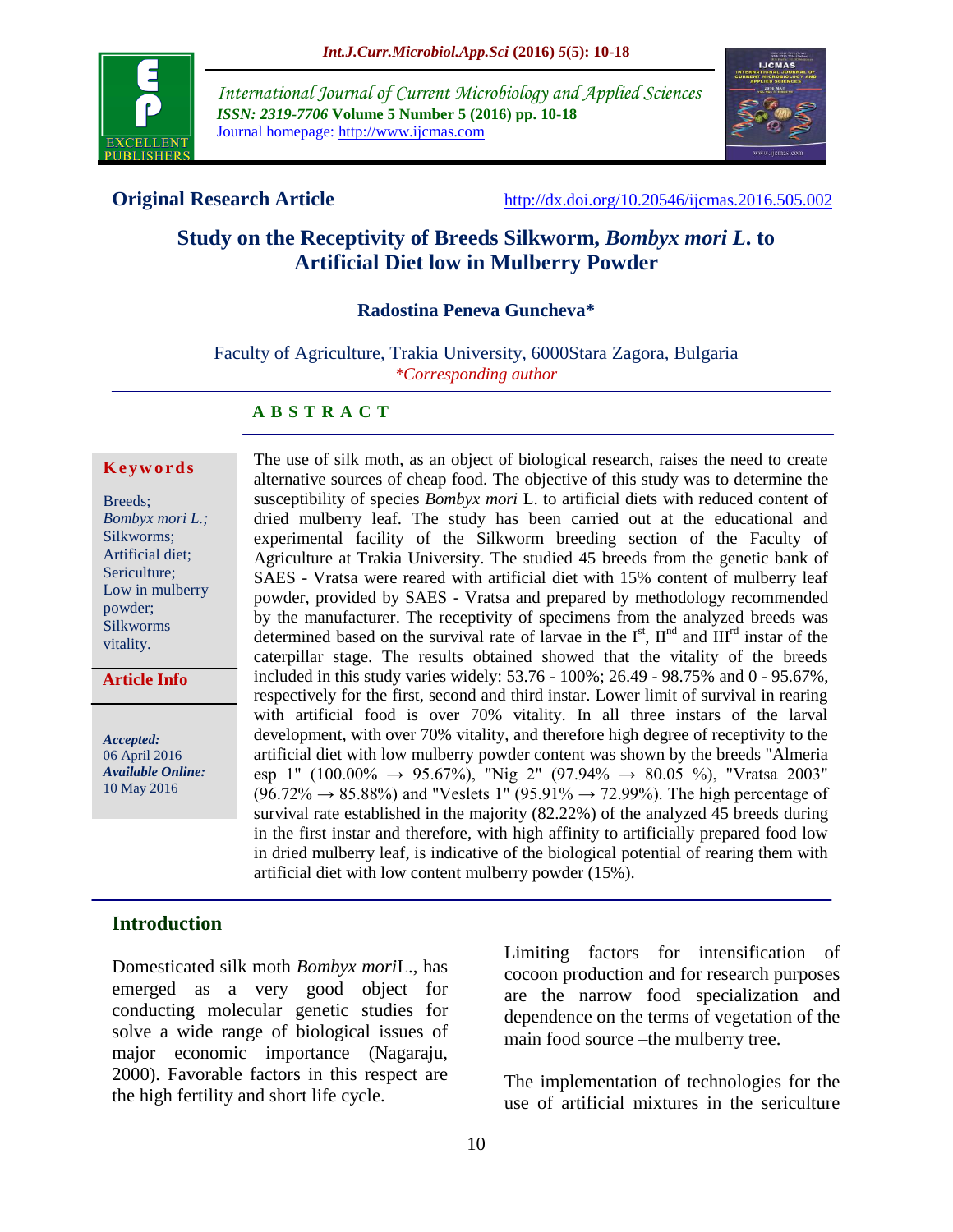practice,the testing and creation of highly productive hybrids suitable for cultivation with artificial diet, expands the area and opportunities for rearing and experimention with *Bombyx mori* L*.* in laboratory conditions (Ito and Kobayashi, 1978).

Artificial diet for young silkworms contains 50% mulberry meal for the output breeds and for hybrids 25% (Furusawa *et al.,* 1984; Murakami and Yamamoto, 1985).

Matsura and Matsuda (1993) developed three types of artificial diets suitable respectively for rearing silkworms in the first and second in star, third and fourth instar and fifth instar. The main differences of the diet for the fifth instar as compared with that of other instars, are the lower content of mulberry meal and agar-agar and the higher content of potato starch, sugar, citricacid, soybean meal and cellulose. Tsenov and Georgiev (2010) developed artificial diet suitable for feeding silk worms throughout the larval period. The authors point out that as the most optimal was established to be the composition of diet comprising 38% mulberry meal.

One of the main ideas in the development of artificial diet is to replace mulberry leaf in the nutrition of industrial hybrids (Ito, 1981). To increase the efficiency inrearing with artificial diet work is directed mainly to improvement of its composition, improved methods of cultivation and selectionof breeds of silkworms suitable for artificial feeding (Horie, 1981).

Seisho *et al.,*(1984)studied the possibilities of developing diet without mulberry meal for rearing parental forms in order to reduce the price of food, and hence the cost of the resulting produce. The authors use a diet in which the amount of mulberry meal contained is reduced stepwise (25, 20, 15,

10, 5 and 0%). In this regard Avramova and Grekov (2013) tested hybrids and as a result of the established tolerance of silkworms to rearing with artificial diet, they recommended developing recipes with different content of dried mulberry leaf. The results of the studies by Genova (1991) to feed silkworms with artificial food mixes with different percentage of mulberry meal in them show that better results are obtained with the hybrid forms compared to the basic breeds.

Panayotov (1995) found that in late autumn silkworm feeding rearing with artificial food has more favourable effect on the speed of development compared with rearing with mulberry leaf. The differences in the adaptation abilities of specimens from various crosses in the transition from natural to artificial diets have also been taken into account.

[Hamano](https://www.researchgate.net/researcher/2017780037_Kunikatsu_HAMANO) *et al.,* (1995) studied the effect of the basic types of energy sources included in the artificial diet on the silkworm respiration quotient. The results show that the RQ value can be changed depending on the components included in the artificial mix.

As a result of many years of research that leads to the need for selection of breeds and creating hybrids adapted to artificial diets (Azizov and Gulamova, 1982).

Kanda (1992) developed a quick and handy method for testing silkworm breeds regarding their eating behavior and found out that the use in practice of low cost artificial diet can be achieved by genetic change of the eating habits of the forms for industrial rearing.

As a result of the studies on the genetic control of the eating behavior in silkworms it has been found that the reaction of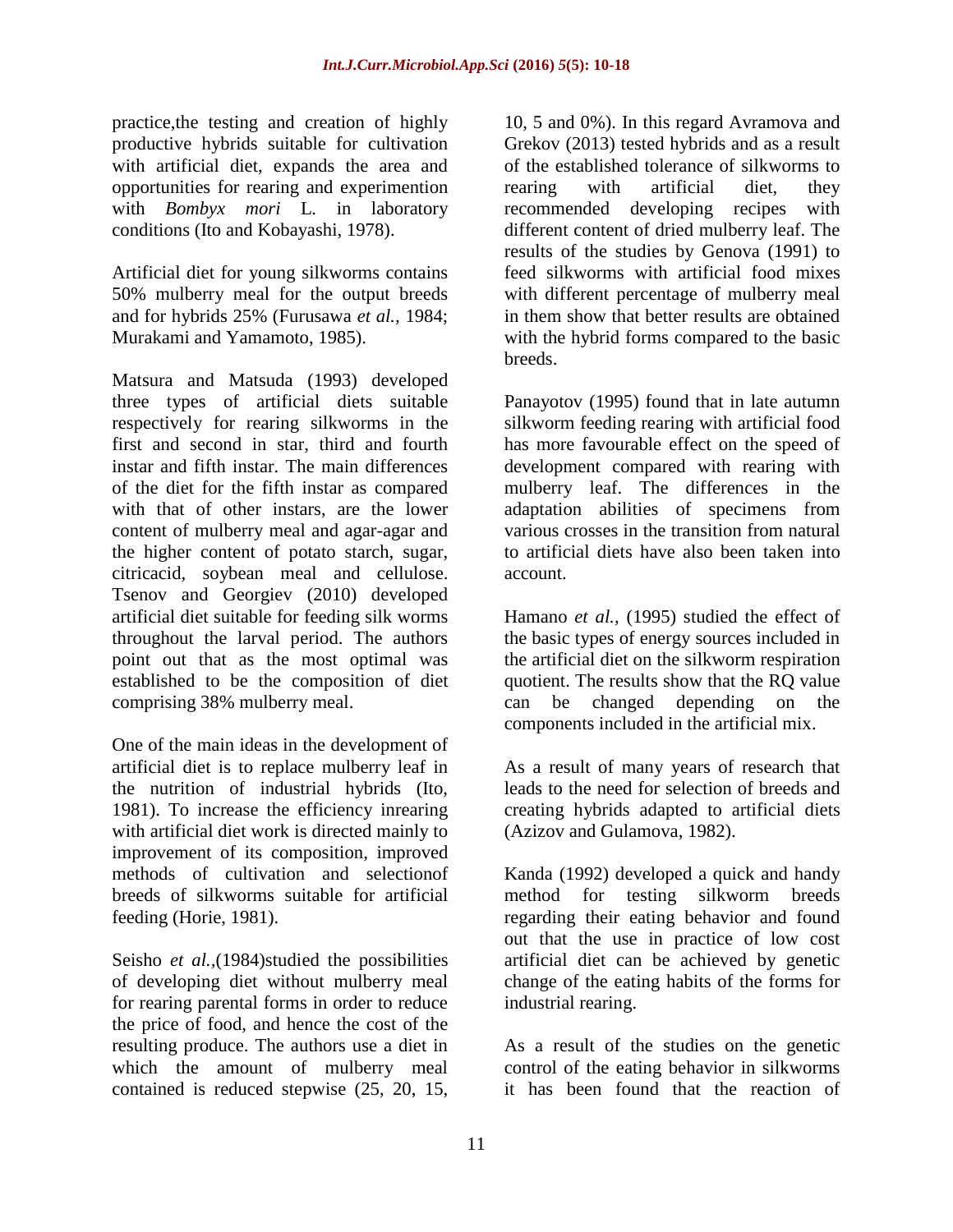silkworms to artificial diets is different depending on the breed and is probably controlled by numerous genes (Fujimori *et al.,* 1982; Yamamoto and Shimizu, 1982; Yamamoto, 1983; Tanaka and Midorikowa, 1984).

Mase *et al.,* (2007), based on the RFLPs analysis for the Sawa-J breed found out that the gene responsible for the food specialization of silkworms, called *"food preference"* belongs to a linked group of genes (RFLG9), comprising 7 more genes (m162, m227, m218, e42, m191, e73, ep16).

Nair *et al.,*(2011), through direct selection managed to enhance the receptivity of silkworms to artificial food more than85%. In generation nine the nutritive response of specimens from the studied breeds reaches over 78%. In hybrids from breeds selected in the course of 12 generations, adaptation to artificial diet is far greater (85%).

Important for the successful implementation of artificial diet low in dried mulberry leaf in rearing silkworms is the use of suitable *Bombyx mori* L. breeds and hybrids and the creation of forms adapted to rearing with such mix. That directed our efforts to the objective of this study.

### **Materials and Methods**

The study was conducted at the Training Experimental Unit of Sericulture section at the department "Animal husbandry – nonruminants and other animals" of the Faculty of Agriculture, Trakia University.

The object of the present study are the offspring of 45 breeds from the genetic bank of SAES – Vratsa that had demonstrated 70% survival rate when reared with artificial diet, comprising 25% mulberry powder in its composition. In the experiment for feeding silkworms we used artificial diet with 15%

content of dried mulberry leaf produced in SAES - Vratsa pulverized. The preparation of the diet to feed the silkworms was done by methods developed by the manufacturer, whereby 250g dry substance and 675ml of distilled water are homogenized using a mixer. Placed in a box with a lid, the mixture is treated thermally in MW for 10'at ~800W. The cooked food was stored in a refrigerator at temperature 2-5°C until using it for feeding.

In each of the breeds analyzed we formed 4 replicates of 50 pcs. of normal silkworm eggs previously disinfected with 2% formalin solution. The egg incubation, rearing and feeding of silkworms was done in sterile petri dishes in thermostats prepared in advance for this purpose. Silkworm rearing was carried out in the following temperature-humidity conditions. We laid the food every other day.

To establish the receptivity of specimens from the analyzed breeds, rearing to artificial diet, with 15% mulberry leaf powder content, we determined their survival rate in Ist, IInd, IIIrd instar. For this purpose, the number of living specimens was recorded after their mass awakening from first, second and third sleep. The survival rate of silkwormsat each instar was determined as percentage by the following formula:

$$
V = \frac{N}{n} x 100\%, \qquad were
$$

V– survival rate  $(\%)$ ;

N– number of vital silkworms in the respective instar;

n – total number of pledged silkworms;

To process the data obtained we used the relevant modules from the STATISTICA software package of StatSoft and Microsoft Excel 2010.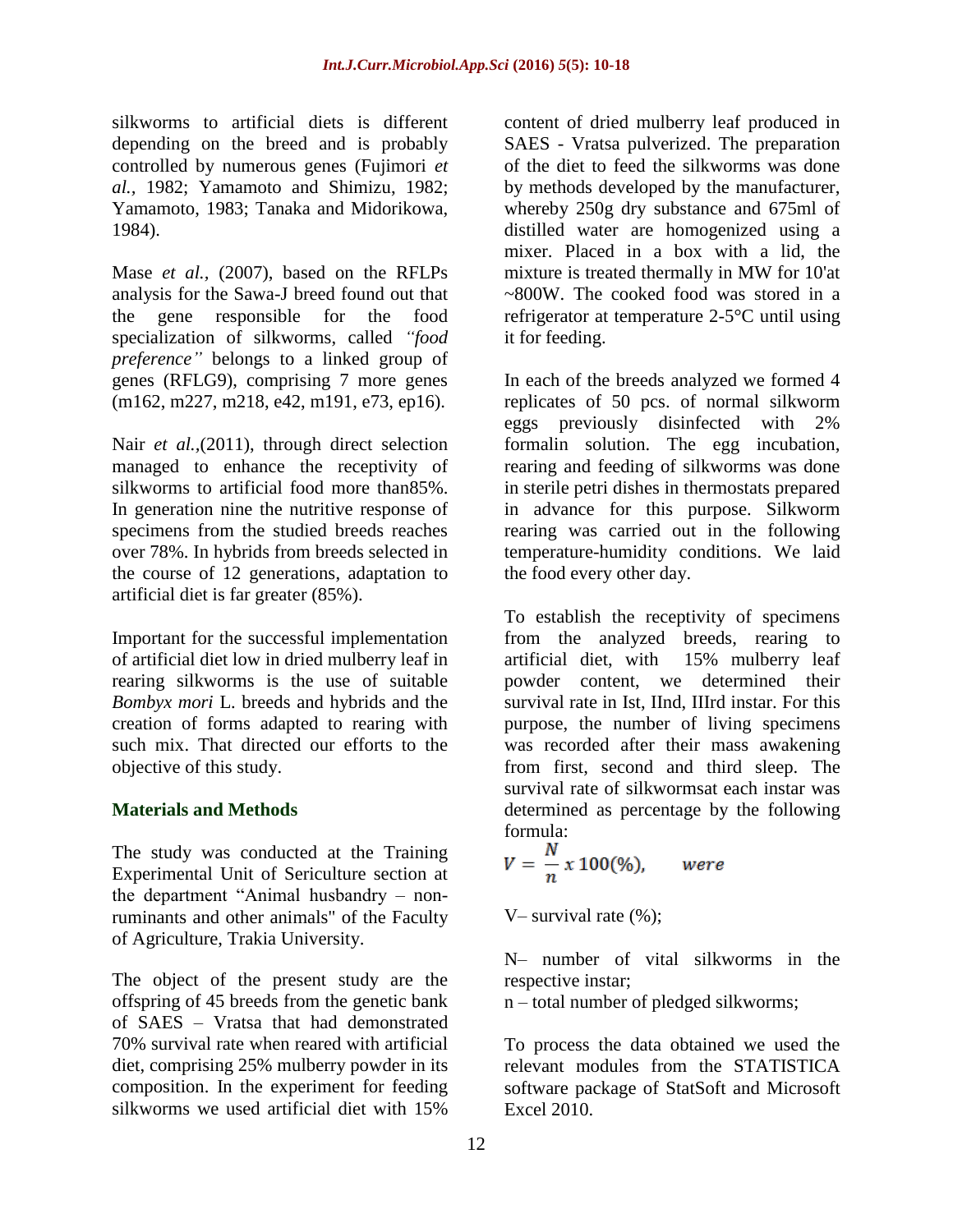#### **Results and Discussion**

When reporting the receptivity of silkworms to artificial food, one of the main signs is considered to be the number of normally developing specimens, calculated as percentage of vitality. The data analysis was carried out on the basis of the criteria specified in Table 2 defining the degree of receptivity of larvae to artificialdiet.

Table 3 presents data about the influence of the breed on the silkworms vitality, therefore receptivity to artificial diet with 15% content of mulberry meal during the first three instars of larval development.

The datain the table show that the breed has reliable influence on vitality (P≤0.001) during all three instars of the worm development.

Table 4 presentsdataabouttheaveragevitality percentage (LS-means) and LS-valuations for the influence of breedson the survival rate during the first three instars of agedevelopment.

The mean values given in the table show that the percentage of specimens that had survived during the age development from the studied breeds varies widely: 53.76- 100%; 26.49- 98.75% and 0- 95.67%, respectivelyforfirst, second and third instar. There is different dynamics in the change of the analyzed trait in the direction from first to third instar.

With very high degree of receptivity (over 90% survival) in the first age are characterized 31.11% of the breeds, high (85-90%) - 37.78%, and with normal degree (70-85%) - 13.33% of the breeds included in the study. Low (60-70%) and very low (<60%) degree of receptivity have, respectively, 13.34% and 4.44% of the breeds.

The established% of survival of the breeds included in this study gives us reason to believe that the majority of them (82.22%) during the first ageshow high affinity to artificial diet low in mulberry meal, while only 17.78% have low and very low level of receptivity. In the second instar the proportionbetweenbreedswithhigh% of vitality to thosewithlow% is 60/40, respectively, and from all 45 surveyedbreeds, 8.9% haveveryhigh, 17.8% highand 33.3% - normaldegree ofreceptivity. Those with low and very low degree are 8.9% and 31.1%, respectively. Thenumber of breedswithhighdegree of receptivity to artificial diet in the third instar is greatly reduced. Only 15.56% have over 70% vitality, of which 11.12% have normal, 2.22% - high and 2.22% - very high receptivity. Breeds with low (17.78) and very low (66.66%) degree of receptivity comprise a total of 84.44%. The specimens of 4.44% of the breeds do not survive the third instar.

The analysis of the data in Table 4 shows that despite the tendency of lowering the survival rate in the direction from first to third instar, some of the breeds retain high survival rate (over 70%) in all three instars of caterpillar stage. This gives us reason to believe that they have strong affinity to artificial diet with 15% content of dried mulberry leaf. These are the breeds "Almeria esp 1" (100.00%  $\rightarrow$  95.67%), "Nig  $2''$  (97.94%  $\rightarrow$  80.05%), "Vratsa 2003"  $(96.72\% \rightarrow 85.88\%)$  and "Veslets 1"  $(95.91\% \rightarrow 72.99\%).$ 

From presented LS-valuations in Table 4 it is evident that the degree and direction of diversion in the mean values of the survival rate of the breeds analyzed also vary widely compared to the average for the model: from 16.04 to -30.2 in the first; from 20.93 to - 51.44 in the second and from 46.73 to - 48.94 in the third instar.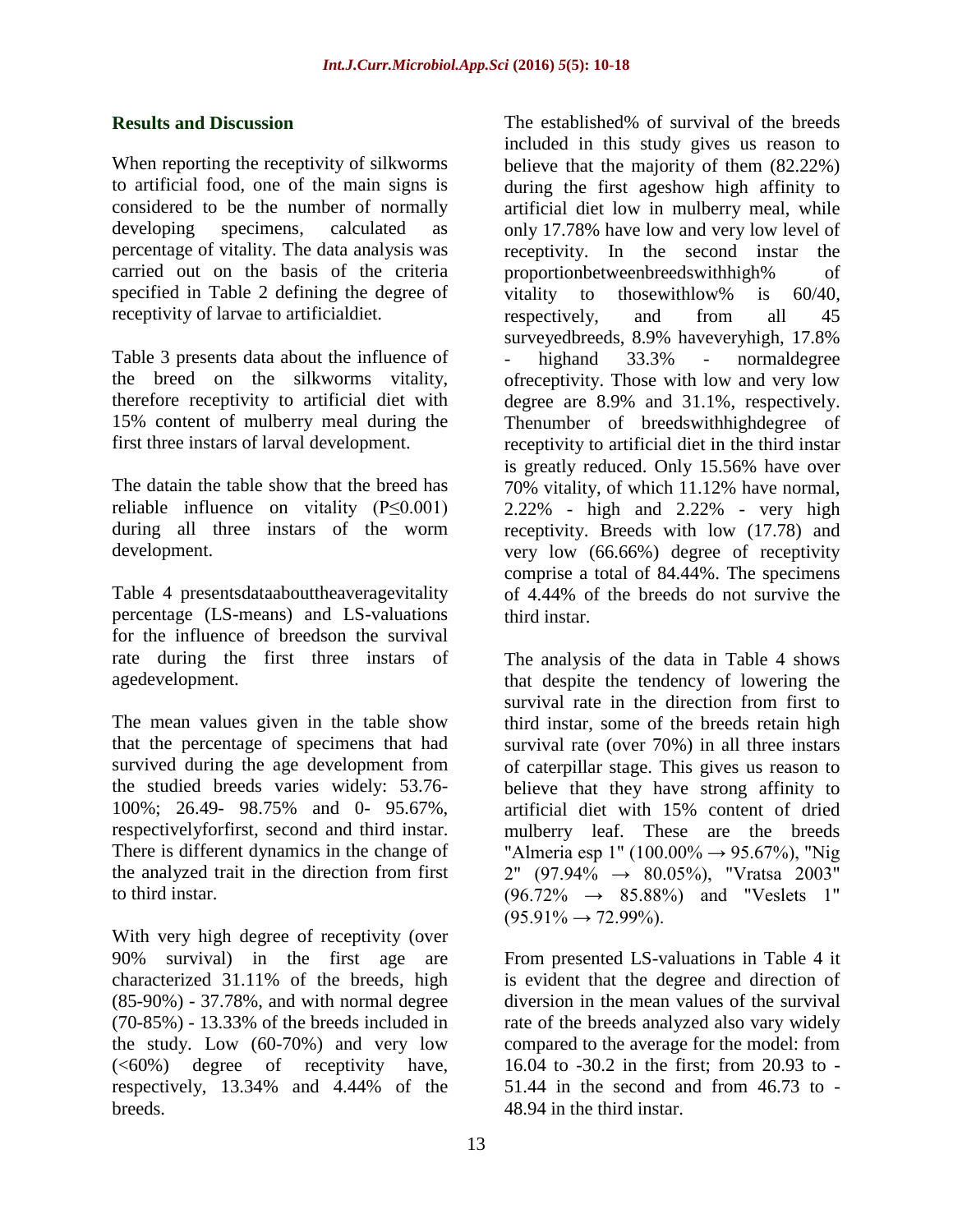Higher than average values for the model in the first instar are 68.89% of the breeds, the highest LS-valuations have: "Almeria esp. 1"(16.04), "Syria 1"(15.31),"Nig 2"(13.98), "Veslets 1"(12.79) and "Vratsa 2003" (12.76). Lower than the average survival rate for the model have 31.11% of the total number of breeds analyzed, the most pronounced this is in "Mayak 5" (-30.2) and "BN/ 4" (-29.14). In the second instar the number of breeds with positive LSvaluations is 8.89% less than in the first, while the number of those with negative values is 8.89% more. The highest positive LS-valuation shave "Nig 2" (20.93) and "Veslets 1" (20.69), and the negative ones are "BN/ 4" (-51.44), "Vratsa 38" (-44.04) and "Mir 5 "(-31.62).

The percentage of breeds with positive LSvaluations in the third instar is 53.33% and with negative - 46.67%. The most pronounced excess above the average survival rate for the model have the breeds: "Almeria esp 1" (46.73), "Vratsa 2003" (36.95) "Vratsa 2006" (35.70) "Vratsa 63" (31.67) and "Nig 2" (31.11). The lowest

values of survival compared to the average for the model have the breeds "BN/ 4" and "1g" with LS-valuations (-48.94), breed "20" with (-43.38) and "Vratsa 38" with (-42.69).

Lower limit of survival in rearing with artificial food is over 70% vitality.

Figure.1 graphically depicts the percentage of breeds above and below the value accepted as lower limit in the first three instars of silkworm age development.

The results of this study confirmed the high survival rate (over 70%) established by Guncheva *et al.,* (2015) in rearing breeds with artificial diet with 25% of mulberry leaf powder content.

The data in Figure 1 show that when reared with artificial diet with 15% content of dried mulberry leaf 82.22% of the breeds in first age also have  $> 70\%$  vitality. Therefore, the majority of breeds retain high affinity to artificially prepared diet despite the lowered content of mulberry powder in it.

| <b>Instar</b> | Temperature, <sup>o</sup> C | Humidity, % |  |  |
|---------------|-----------------------------|-------------|--|--|
|               | 29-30                       |             |  |  |
|               | 29-30                       |             |  |  |
|               |                             |             |  |  |

## **Table.1** Temperature-humidity Conditions for Rearing Silkworms with Artificial Diet

**Table.2** Criteria for Assessing the Degree of Receptivity of Silkworms to Artificial Food

| Degree of receptivity | Vitality (%) |
|-----------------------|--------------|
| Very high             | Over 90      |
| High                  | $85 - 90$    |
| Normal                | $70 - 85$    |
| Low                   | $60 - 70$    |
| Very low              | Under 60     |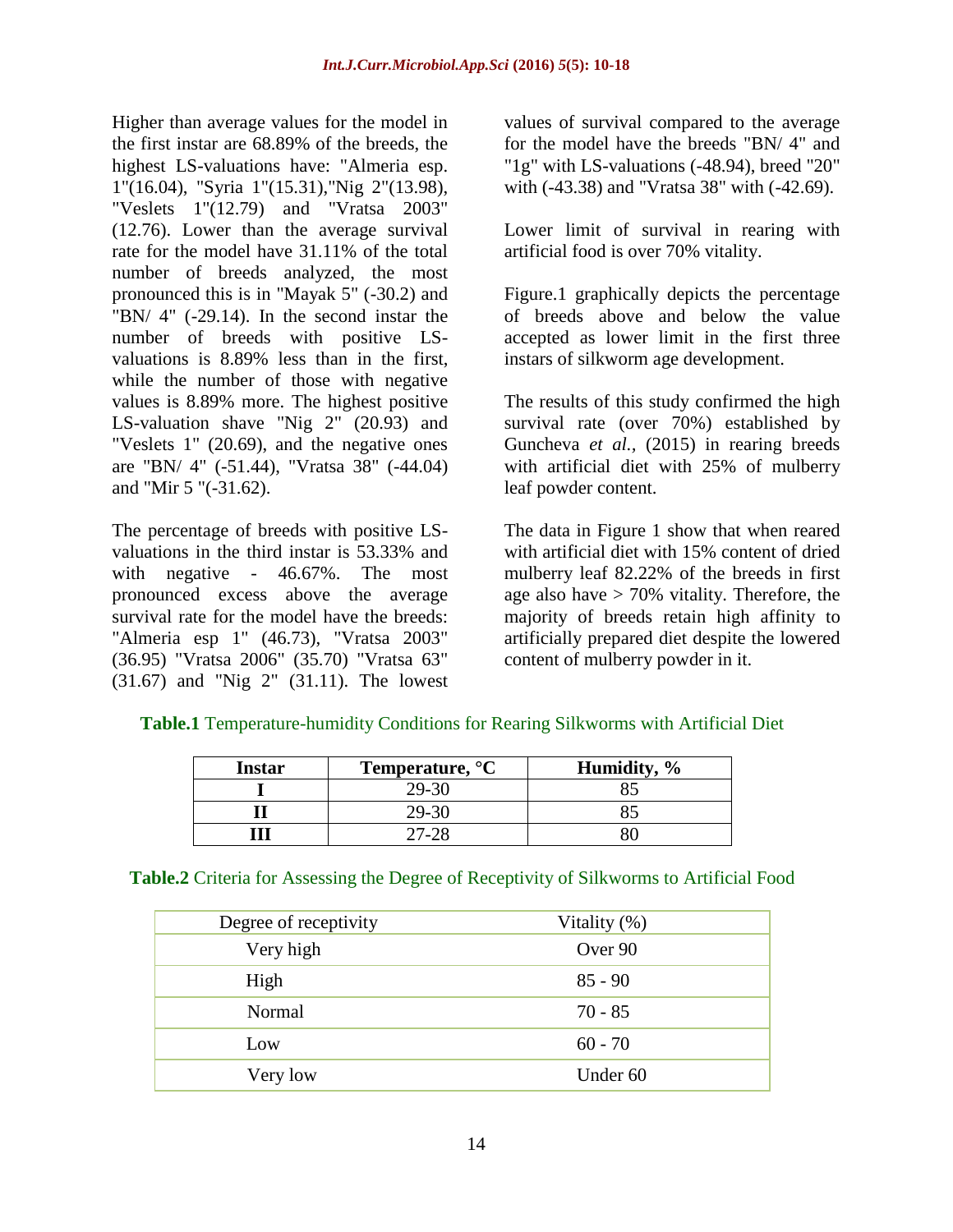| <b>Sources of variation</b> | df | F    |           |  |
|-----------------------------|----|------|-----------|--|
| <b>First instar</b>         | 44 | 6.42 | $0.00***$ |  |
| <b>Second instar</b>        | 44 | 4.72 | $0.00***$ |  |
| Third instar                | 44 | 3.80 | $0.00***$ |  |
| *** <b>P</b> <0.001         |    |      |           |  |

## **Table.3** Influence of Breed on the Survival Rate during Age Development

| <b>Table.4</b> LS-means and LS-valuations for the Impact of Breeds on the Survival Rate of |
|--------------------------------------------------------------------------------------------|
| Silkworms during their Age Development                                                     |

|                         |                      | N              | I instar            |           | II instar                      |           | <b>III</b> instar   |           |
|-------------------------|----------------------|----------------|---------------------|-----------|--------------------------------|-----------|---------------------|-----------|
| $N_2$                   | <b>Breed</b>         |                | $LS$ -mean $\pm$ SE | LS-       | $\overline{LS}$ -mean $\pm$ SE | LS-       | $LS$ -mean $\pm$ SE | LS-       |
|                         | Averagemodel         | 180            | $83,96 \pm 1,07$    | valuation | $70,53 \pm 1,80$               | valuation | $48,94 \pm 2,29$    | valuation |
| $\mathbf{1}$            | Veslets1             | $\overline{4}$ | $96,74 \pm 2,36$    | 12,79     | 91,21 $\pm$<br>3,17            | 20,69     | $72,99 \pm 8,2$     | 24,06     |
| $\overline{2}$          | Ogosta 1             | $\overline{4}$ | $87,07 \pm 4,58$    | 3,12      | 84,33 $\pm$<br>5,23            | 13,81     | 69,01 $\pm$ 11,88   | 20,07     |
| $\overline{\mathbf{3}}$ | <b>Valve 111</b>     | $\overline{4}$ | $86,72 \pm 3,22$    | 2,76      | 82,77 $\pm$<br>4,41            | 12,24     | $57,64 \pm 2,25$    | 8,70      |
| 4                       | Vratsa 55            | $\overline{4}$ | $88,31 \pm 2,28$    | 4,35      | 87,67 $\pm$<br>1,68            | 17,14     | $64,13 \pm 14,17$   | 15,19     |
| 5                       | Vratsa <sub>63</sub> | $\overline{4}$ | $90,94 \pm 4,23$    | 6,98      | 88,37<br>5,53<br>$\pm$         | 17,85     | 80,61<br>± 2,96     | 31,67     |
| 6                       | Hebur 1/18           | $\overline{4}$ | $92,12 \pm 2,97$    | 8,17      | 86,88<br>3,49<br>$\pm$         | 16,35     | $63,88 \pm 8,27$    | 14,95     |
| 7                       | <b>VBAS</b>          | $\overline{4}$ | $91,89 \pm 3,69$    | 7,94      | $79,14 \pm 11,47$              | 8,62      | $48,89 \pm 23,99$   | $-0,05$   |
| 8                       | $SB-1$               | $\overline{4}$ | $73,58 \pm 4,69$    | $-10,37$  | 1,33<br>63,03 $\pm$            | $-7,50$   | $37,15 \pm 5,89$    | $-11,79$  |
| 9                       | $VB-1$               | $\overline{4}$ | $91,89 \pm 4,39$    | 7,94      | 50<br>$±$ 14,01                | $-20,53$  | 39,74<br>± 15,8     | $-9,19$   |
| 10                      | 19                   | $\overline{4}$ | $91,57 \pm 1,19$    | 7,61      | 42,62<br>± 17,13               | $-27,90$  | $30,17 \pm 18,69$   | $-18,77$  |
| 11                      | 1013                 | $\overline{4}$ | $87,58 \pm 3,71$    | 3,63      | $54,04 \pm 21,34$              | $-16,49$  | $38,34 \pm 22,15$   | $-10,59$  |
| 12                      | Vratsa 38            | $\overline{4}$ | $62,92 \pm 5,48$    | $-21,04$  | $26,49 \pm$<br>8,13            | $-44,04$  | 6,25<br>± 6,25      | $-42,69$  |
| 13                      | 157 K                | $\overline{4}$ | 93,89 $\pm$<br>1,4  | 9,94      | 81,13<br>7,25<br>$\pm$         | 10,61     | $63,45 \pm 11,13$   | 14,51     |
| 14                      | <b>HB-2</b>          | $\overline{4}$ | $77,05 \pm 4,49$    | $-6,91$   | 7,22<br>64,21 $\pm$            | $-6,32$   | $51,87 \pm 5,88$    | 2,93      |
| 15                      | <b>HBShV</b>         | $\overline{4}$ | $85,57 \pm 5,37$    | 1,62      | $79,41 \pm$<br>6,93            | 8,89      | $46,75 \pm 8,76$    | $-2,19$   |
| 16                      | Ogosta 2/21          | $\overline{4}$ | $79,15 \pm 4,14$    | $-4, 8$   | $58,72 \pm 13,34$              | $-11,81$  | 43,97<br>± 15,53    | $-4,97$   |
| 17                      | Vratsa 2003          | $\overline{4}$ | $96,72 \pm 2,57$    | 12,76     | 89,4<br>4,81<br>$\pm$          | 18,87     | $85,88 \pm 3,71$    | 36,95     |
| 18                      | Vratsa2006           | $\overline{4}$ | $87,83 \pm 2,89$    | 3,88      | 86,17<br>$\pm$<br>2,25         | 15,64     | $84,64 \pm 2,62$    | 35,70     |
| 19                      | Mayak 5              | $\overline{4}$ | 53,76 $\pm$ 8,64    | $-30,2$   | 48,76 $\pm$<br>8,88            | $-21,77$  | 24,32<br>± 15,53    | $-24,61$  |
| 20                      | Mayak 6              | $\overline{4}$ | $87,76 \pm 3,48$    | 3,8       | 59,2<br>9,64<br>$\pm$          | $-11,32$  | 38,8<br>± 6,58      | $-10,14$  |
| 21                      | <b>Vatan</b>         | $\overline{4}$ | $88,86 \pm$<br>6    | 4,9       | 84,26 $\pm$<br>6,79            | 13,74     | 55,07<br>± 7,08     | 6,13      |
| 22                      | $Sh-3$               | $\overline{4}$ | $87,31 \pm 6,46$    | 3,36      | 84,82 $\pm$<br>5,7             | 14,29     | $46,49 \pm 16,4$    | $-2,45$   |
| 23                      | Mir <sub>5</sub>     | $\overline{4}$ | $63,18 \pm 12,77$   | $-20,78$  | 38,9<br>14,1<br>$\pm$          | $-31,62$  | $21,83 \pm 10,1$    | $-27,10$  |
| 24                      | $E-2$                | $\overline{4}$ | $78,28 \pm 3,43$    | $-5,68$   | 71,76 $\pm$<br>3,86            | 1,23      | 69,05 $\pm$ 4,39    | 20,12     |
| 25                      | E- 9                 | $\overline{4}$ | $81,05 \pm 4,02$    | $-2,91$   | 66,7<br>± 13,45                | $-3,83$   | $39,34 \pm 19,43$   | $-9,60$   |
| 26                      | $E-13$               | $\overline{4}$ | $85,6 \pm 8,31$     | 1,64      | $74,69 \pm 12,48$              | 4,17      | $66,92 \pm 10,06$   | 17,98     |
|                         | $27$ E- 31           | $\overline{4}$ | $87,17 \pm 1,79$    | 3,21      | $85,89 \pm$<br>2,2             | 15,36     | $68,26 \pm 10,04$   | 19,32     |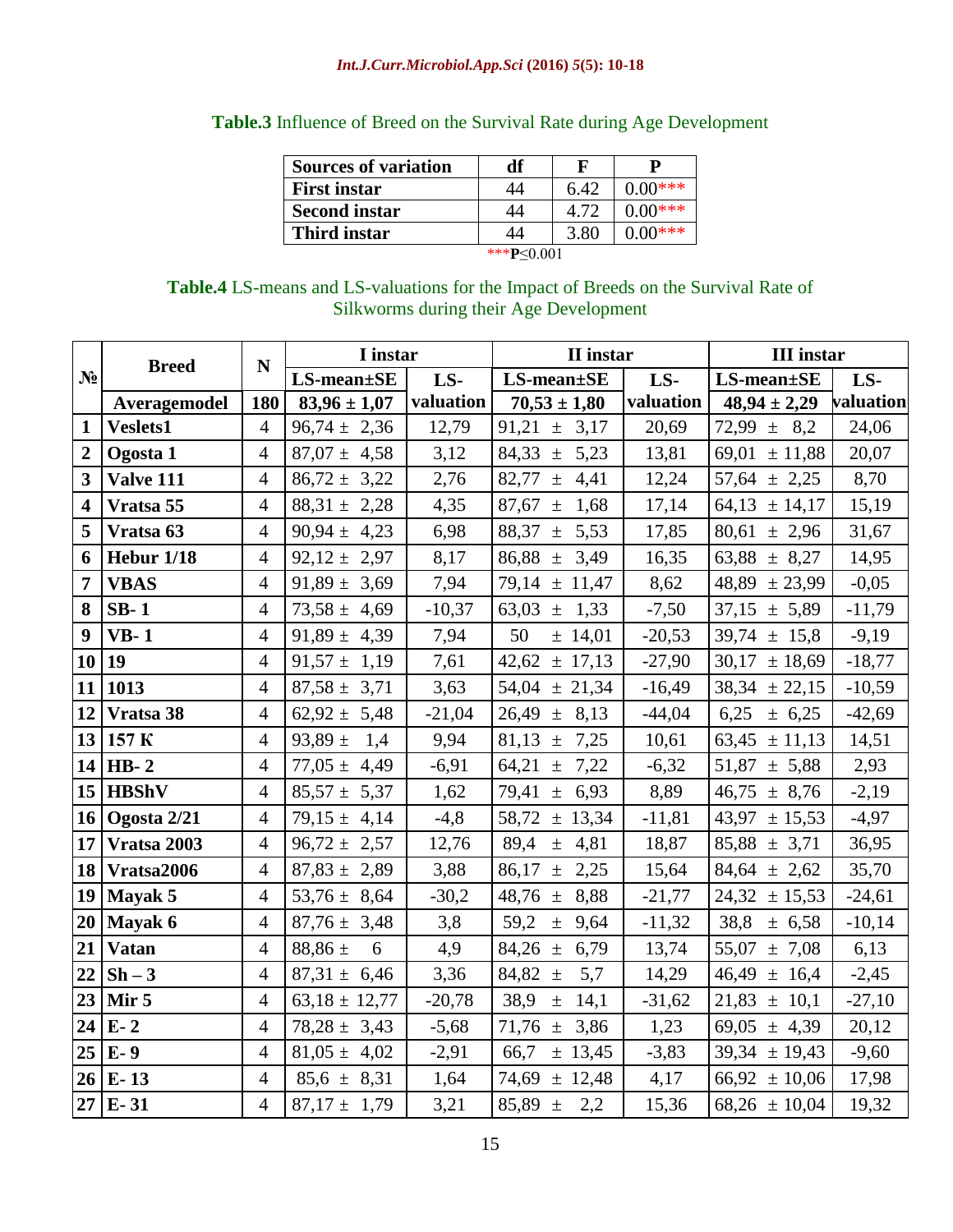|       | <b>Breed</b>        | N              | I instar                    |           | II instar              |           | <b>III</b> instar                       |           |
|-------|---------------------|----------------|-----------------------------|-----------|------------------------|-----------|-----------------------------------------|-----------|
| $N_2$ |                     |                | $LS$ -mean $\pm$ SE         | LS-       | $LS$ -mean $\pm$ SE    | LS-       | $LS$ -mean $\pm$ SE                     | LS-       |
|       | Averagemodel        | 180            | $83,96 \pm 1,07$            | valuation | $70,53 \pm 1,80$       | valuation | $48,94 \pm 2,29$                        | valuation |
| 28    | <b>Mziuri1</b>      | $\overline{4}$ | $65,23 \pm$<br>2,02         | $-18,73$  | 57,92<br>2,66<br>$\pm$ | $-12,60$  | 34,21<br>± 8,68                         | $-14,72$  |
| 29    | Nig <sub>2</sub>    | $\overline{4}$ | $97,94 \pm 1,33$            | 13,98     | $91,46 \pm 3,92$       | 20,93     | 80,05<br>± 8,57                         | 31,11     |
| 30    | TV                  | $\overline{4}$ | $62,67 \pm 3,22$            | $-21,29$  | 56,75<br>2,97<br>$\pm$ | $-13,78$  | 49,51<br>± 7,61                         | 0,57      |
| 31    | <b>Banyasa Alba</b> | 4              | 89,68 $\pm$<br>3,62         | 5,72      | 79,12<br>4,15<br>$\pm$ | 8,59      | 33,02<br>± 13,59                        | $-15,91$  |
| 32    | Banyasa 1           | $\overline{4}$ | 89,16 $\pm$<br>1,3          | 5,2       | 79,5<br>5,41<br>$\pm$  | 8,98      | 71,4<br>± 8,33                          | 22,46     |
| 33    | BN/4                | 4              | $54,82 \pm 4,58$            | $-29,14$  | 19,08<br>± 11,06       | $-51,44$  | $\overline{0}$<br>$\mathbf{0}$<br>$\pm$ | $-48,94$  |
| 34    | <b>VAR</b>          | 4              | $83,85 \pm 6,07$            | $-0,1$    | 61,23<br>± 14,97       | $-9,30$   | $29,34 \pm 13,72$                       | $-19,60$  |
| 35    | Syria1              | $\overline{4}$ | $99,26 \pm 0,74$            | 15,31     | 88,69<br>6,27<br>$\pm$ | 18,16     | 61,08<br>$±$ 18,7                       | 12,14     |
| 36    | <b>Ukrainian 18</b> | 4              | 91,09 $\pm$<br>2,9          | 7,14      | 86,82<br>4,7<br>$\pm$  | 16,30     | $50,98 \pm 9,64$                        | 2,04      |
| 37    | Ukrainian20         | $\overline{4}$ | $86,07 \pm$<br>3,3          | 2,11      | 73,85<br>6,41<br>$\pm$ | 3,32      | $59,29 \pm 9,72$                        | 10,35     |
| 38    | Merefa 6            | $\overline{4}$ | 94,44 $\pm$<br>3,4          | 10,49     | 75,69<br>5,43<br>$\pm$ | 5,17      | $54,78 \pm 10,56$                       | 5,84      |
| 39    | Merefa 7            | 4              | 94,23 $\pm$<br>5,77         | 10,28     | 91,73<br>5,07<br>$\pm$ | 21,21     | $56,39 \pm 13,27$                       | 7,45      |
| 40    | Line 22             | $\overline{4}$ | $89,75 \pm 3,52$            | 5,79      | 82,86<br>3,02<br>$\pm$ | 12,34     | 51,5<br>± 13,8                          | 2,56      |
| 41    | Almeria esp 1       | $\overline{4}$ | $100 \pm$<br>$\overline{0}$ | 16,04     | 98,75<br>1,25<br>$\pm$ | 28,22     | 95,67<br>± 1,85                         | 46,73     |
| 42    | Almeria esp         | 4              | $87,57 \pm$<br>4,1          | 3,62      | $75,26 \pm$<br>8,9     | 4,73      | 37,91<br>± 20,85                        | $-11,03$  |
| 43    | 1v                  | $\overline{4}$ | 62,84 $\pm$<br>5,22         | $-21,11$  | 41,87<br>12,2<br>$\pm$ | $-28,65$  | $16,04 \pm 10,1$                        | $-32,90$  |
| 44    | 1w                  | $\overline{4}$ | 67,99 $\pm$<br>9,19         | $-15,96$  | 47,56<br>5,78<br>$\pm$ | $-22,96$  | $\overline{0}$<br>$\mathbf{0}$<br>$\pm$ | $-48,94$  |
| 45    | <b>20</b>           | 4              | $86.9 \pm 5.26$             | 2,95      | $54,92 \pm 11,91$      | $-15,60$  | 5,56<br>± 5,56                          | $-43,38$  |

## Figure.1 Percentage of Breeds with High (> 70%) and Low (<70%) Receptivity to Artificial Diet with Low Mulberry Powder Content

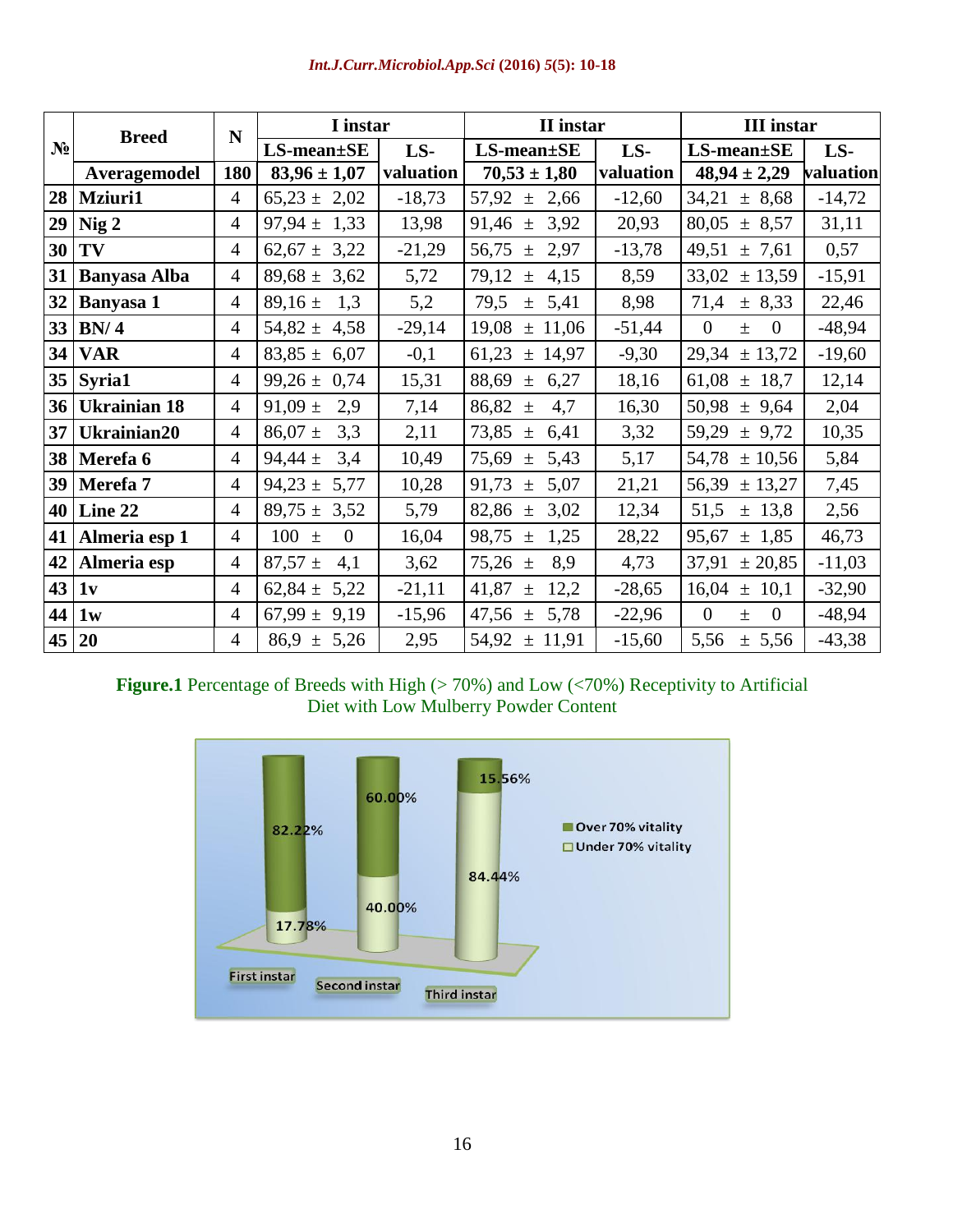Despite the established trend for reducing the survival rate with advance in the age development, we believe that most of the breeds have high biological potential for rearing with artificial diet which can be used in the selection process. A reason for this are the results by Saviane *et al.,* (2013) and Nair *et al.,* (2011). Through direct selection the latter manage to increase significantly the receptivity of silkworms to artificial diet. In ninth generation the nutritional responseof specimens from the studied species reaches over 78%, while in hybrids bred in the course of 12 generations the adaptation to artificial diet is much greater (85%).

The 45 breeds from the genetic bank of SAES – Vratsa included in the study have the potential that allows their improvement interms of receptivity to artificial diet with reduced content of meal from dried mulberry leaf.

The breed has high reliable impactonthe survivalrate  $(P \le 0.001)$  in all three instars of the agedevelopment.

The survival of the generations from the tested breeds (*Bombyx mori* L.) varies widely (53.76- 100%; 26.49- 98.75% and 0- 95.67%, respectively for first, second and third instar).

Of the breeds under study survival rate over 70% have 82.22%, 60% and 15.56%, respectively for first, second and third instar. In addition to interbreed, there is also considerable intra breed variation of the survival rate during age development.

Strongaffinity to artificialdiet with 15% content of dried mulberry leaf in all three instars is shown by the breeds "Almeriaesp 1" (100.00%→ 95.67%), "Nig 2" (97.94%→ 80.05%), "Vratsa 2003"(96.72%→ 85.88%) and"Veslets  $1" (95.91\% \rightarrow 72.99\%).$ 

### **References**

- Avramova, K., Grekov, D., 2013. Effect of artificial diet on the basic biological and technological parameters of some Bulgarian hybrids of mulberry silkworm (*Bombyx mori* L.). Agricultural sciences, Volume V (14), 259-262.
- Azizov, T., Gulamanova, M., 1982.On the artificial diet of mulberry silkworm. Silk, 1, 11-12.
- Fujimori, H., Yamoto, T., Tanaka, N., 1982. Genetical aspects of the feeding behavior on artificial diet in the larves of Sawa-J, a strain of the silkworm with abnomal feeding preference. J. Sci.. Jpn., 51 (33), 235-236.
- Furusawa, T., Mitsuda, K., Ikuta, M., Shikata,M., 1984. The artificial diets for the parent silkworm for hybridization, containing the homogenized mulberry leaves and chlorella. Bul. Fac. Text. Sci. Kyoto Univ., 10 (3), 335-357.
- Genova, E., 1991. Possibilities for use of artificial diet in age one when rearing silkworms (*Bombyx mori*). Dissertation paper, Stara Zagora.
- Guncheva, R., Panayotov, M., Tzenov, P., Sharkova, V., 2015. Study on some silkworm, *Bombyx mori* L breeds susceptibility to artificial diet feeding. 7th BACSA International conference "Organic Sericulture – Nowandthe Future", Sinaia, Romania, 105-114
- Hamano, K., Panayotov, M., Shen, W., 1995. Relationship between Respiration and Nutrition of the Silkworm, *Bombyx mori* L. Proceedings of theJapanacademy, Physicalandbiologicalsciences 71(10), 310-313
- Horie, Y., 1981. Development of artificial diet for the silkworm, *Bombyx mori*, and its practical application. Plant Protect. 35 (5), 14-21.
- Ito, T., Kobayashi, M., 1978.Rearing of the silkworm on artificial diets.The silkworm an important laboratory tool. Kodansha Ltd., Tokyo, 88-93, 121-153.